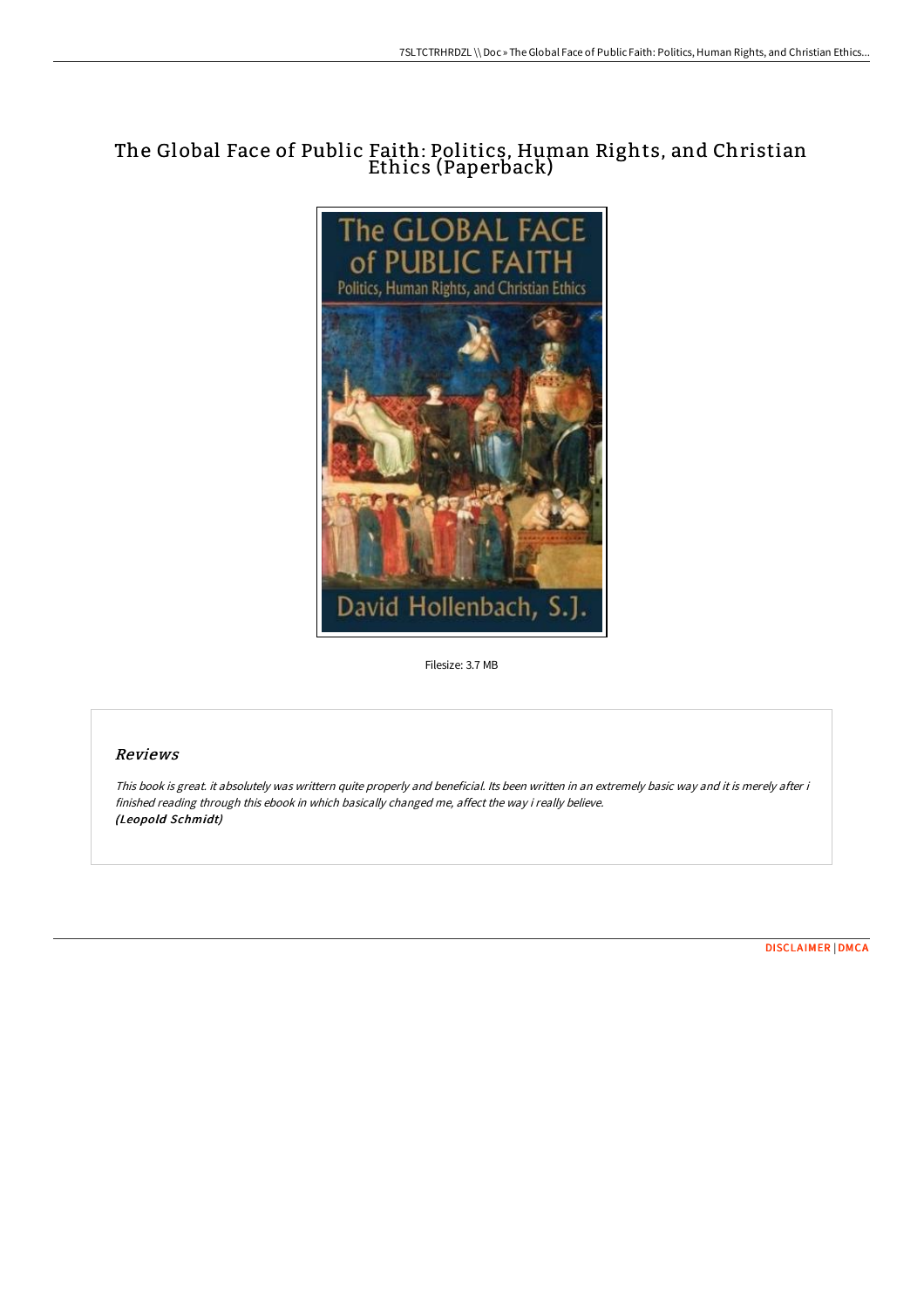## THE GLOBAL FACE OF PUBLIC FAITH: POLITICS, HUMAN RIGHTS, AND CHRISTIAN ETHICS (PAPERBACK)



Georgetown University Press, United States, 2003. Paperback. Condition: New. Language: English . Brand New Book \*\*\*\*\* Print on Demand \*\*\*\*\*. The Global Face of Public Faith addresses the hotly debated question of the role religion should play in politics in both the American and international contexts. It engages the fears that public religion threatens American democracy and could lead to a global clash of civilizations and new wars of religion. It analyzes how Christianity can attain common ground with other religious communities, thus becoming a force for peace and human rights. The separation of church from state need not mean the privatization of religion. Religious engagement in public life can strengthen civic life by encouraging active citizen participation that promotes both justice and peace. The question of religion and politics should thus become an argument about how faith becomes public, not whether it does. Religious communities, Christianity in particular, should be vigorous advocates of human rights, democratic governance, and economic development worldwide. In so doing, they will also become peacemakers. David Hollenbach is a calm voice of reason in a chaotic world, with an eye that sees beyond national horizons to where human needs and human rights converge. He is convinced that religious traditions can find common ground-through the use of rights and rights language. The Global Face of Public Faith reinforces his commitment to confronting such issues as poverty and economic development, globalism, and interreligious dialogue. He focuses here on faith and the Catholic tradition in politics; the role of the church in American public life; and the wider issues of global challenges and ethicsin a search for a common set of moral standards and a international ethic through a commitment to universal human rights. While not denying the difficulties of forging such a consensus, he nonetheless sees the...

Read The Global Face of Public Faith: Politics, Human Rights, and Christian Ethics [\(Paperback\)](http://techno-pub.tech/the-global-face-of-public-faith-politics-human-r.html) Online  $\sqrt{n}$ A Download PDF The Global Face of Public Faith: Politics, Human Rights, and Christian Ethics [\(Paperback\)](http://techno-pub.tech/the-global-face-of-public-faith-politics-human-r.html)